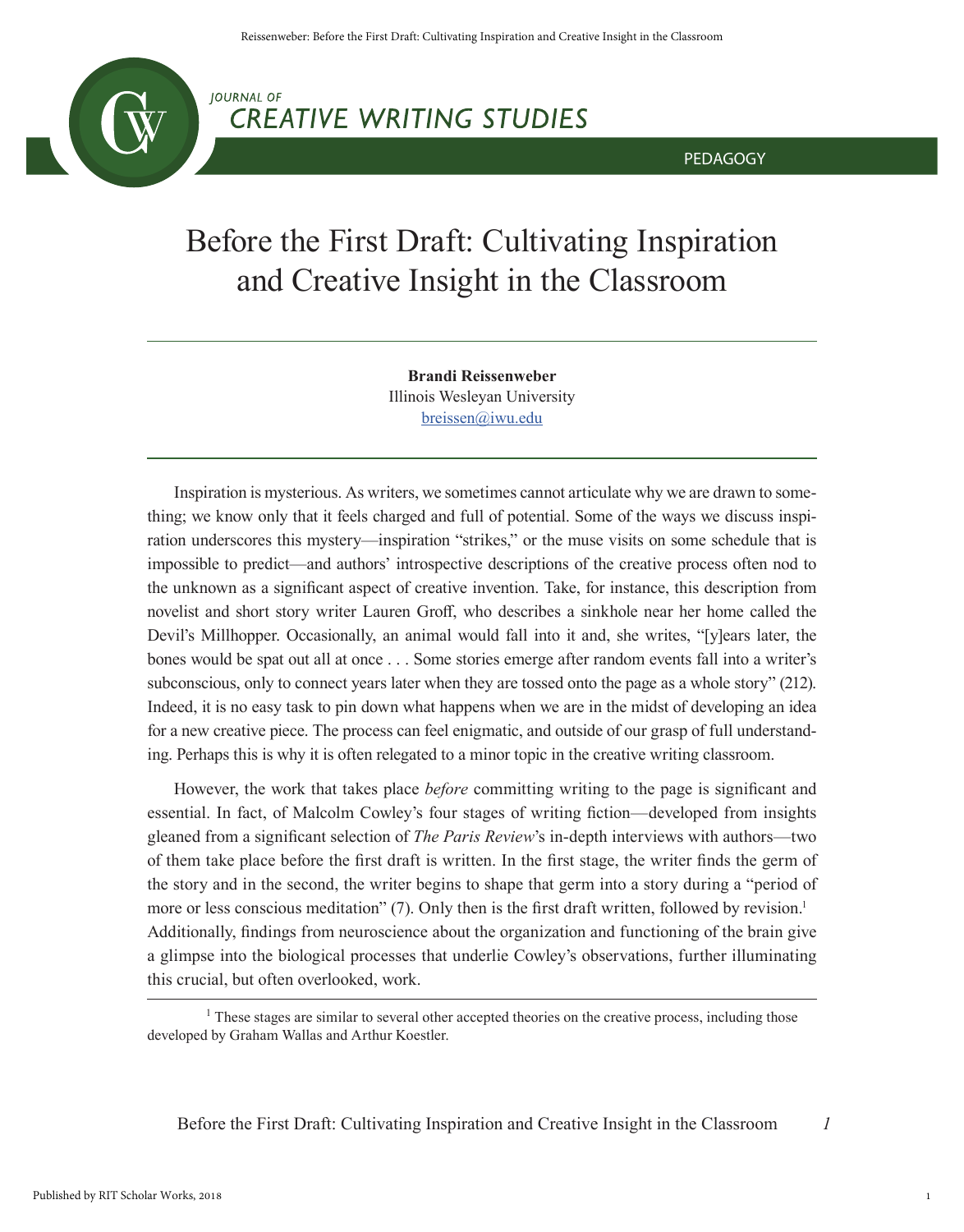Traditional creative writing pedagogy tends to focus on developing skills through practice, feedback, and revision, with the workshop as a central component. It centers on Flannery O'Connor's sentiment: "The only way, I think, to learn to write short stories is to write them, and then to try to discover what you have done" (102). This *is* a compelling way to help students develop their craft. However, as Graeme Harper writes, "the artifacts that emerge during and at the end of any instance of creative writing capture only a relatively small portion of the total experiences that ensued during the creative writing" (14). Focusing on the end product, then, to the exclusion of the larger experience, is a significant missed opportunity. Attending to the complex steps that come before writing is essential, and I argue that more time spent on these activities helps students navigate a broader base of the creative process. This shift in emphasis gives students the opportunity to practice the skills of idea generation and development more deliberately, to witness curiosity as an engine for inspiration, and to create consequential work that finds its impulse in innovative and meaningful sources.

Still, asking writers to make a largely internal (and elusive) process external, so that it might be looked at, discussed, and plumbed for possibilities presents some significant pedagogical challenges. I considered these issues, as well as those that arose from research into the science of insight, and experimented with techniques in the classroom for several years before developing English 301: Writer as Explorer, an upper level undergraduate fiction seminar that heavily values the early stages of the process.<sup>2</sup> After teaching it for several semesters, I conducted a research study using students' narrative responses to gather data at significant points in the process. I analyzed this data, along with students' drafts, to identify patterns. In what follows, I will detail relevant findings from neuroscience to lay the groundwork for this approach, describe some of the techniques I have used to shift focus to the early stages, and share preliminary findings from my research in the classroom. While my focus is on the process of writing fiction, the foundational ideas are relevant for writers engaged in any creative writing process.

# **The Science of Insight**

Findings in neuroscience, specifically how experiences are stored and accessed in the brain, can illuminate some aspects of the creative process.<sup>3</sup> This starts with some generally accepted understandings in neuroscience: Memories are encoded in neurons. Representations are distributed across many neurons and each neuron stores many items (Churchland 161). When you remember

<sup>&</sup>lt;sup>2</sup> There are many other approaches that emphasize the early stages of the process, including Graeme Harper's "The Unworkshop" and Trent Hergenrader's "Steampunk Rochester," both detailed in *Creative Writing Innovations*.

<sup>&</sup>lt;sup>3</sup> Margaret A. Boden details the knowledge and limitations of research on creativity well in "Creativity as a Neuroscientific Mystery" in *Neuroscience of Creativity*, discussing what neuroscience can and cannot reveal about creativity, the kind of information processing involved, and the type of creativity conducive to experimentation.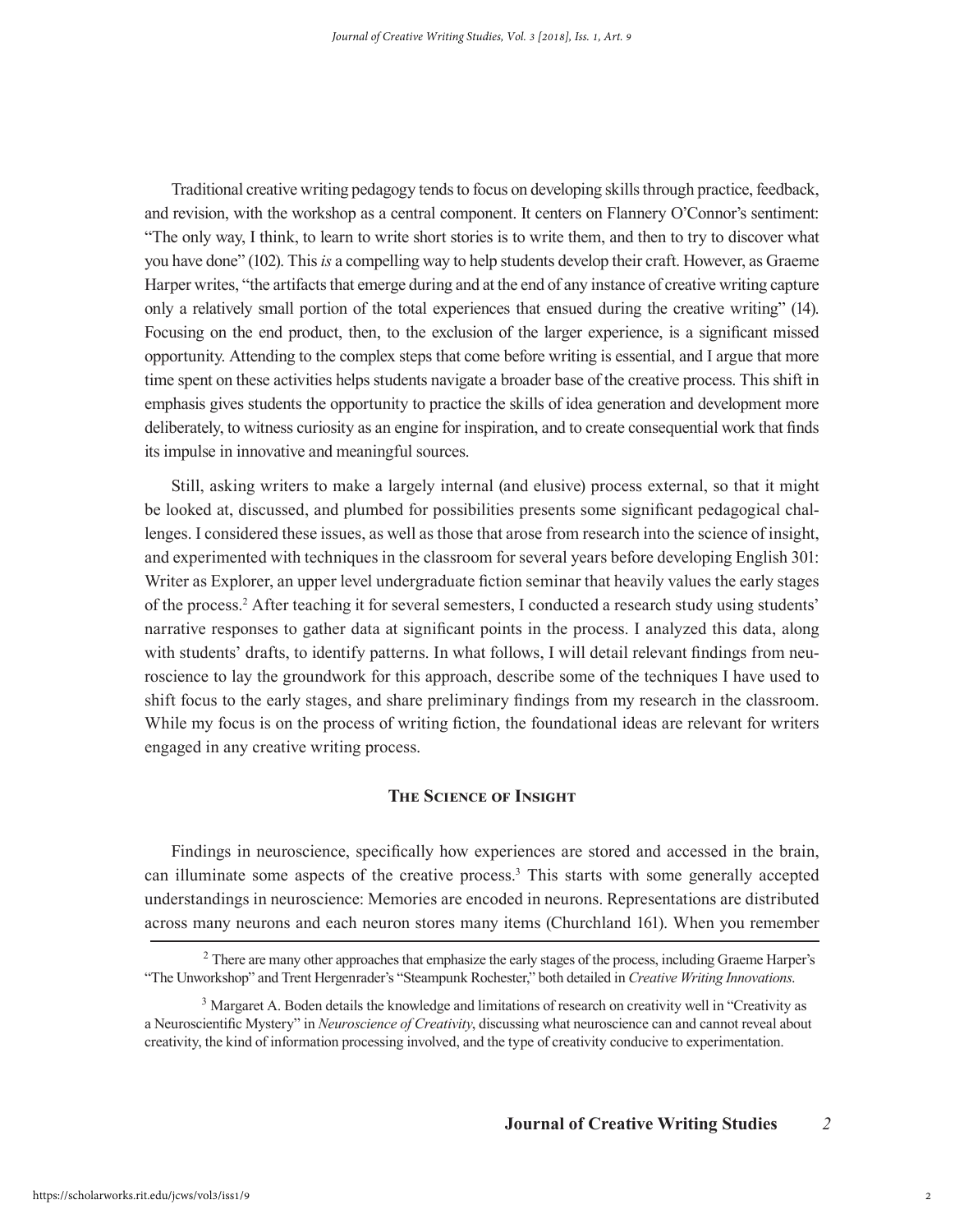an experience, you are not accessing one neuron, the way you might click on one icon to access a document on your computer. Rather, you are activating an entire group of neurons.

Each individual neuron is selective; it is primed to have a reliable and robust response to a particular detail or quality, also called a microfeature (Churchland 160). Neurons, however, are not singular in their responses. While they respond most strongly to a specific microfeature, they also respond with less vigor to related microfeatures (Churchland 178). As a result, memories are encoded on neurons that are responding, to varying degrees, to multiple microfeatures, and one memory will be spread across multiple neurons. Each individual neuron, then, is used repeatedly in different capacities.

Here is a (very) simple example: the first time you see your infant nephew's blue eyes, that hue is encoded onto a neuron that responds to that particular quality of blue. That neuron or others near it might carry similar experiences of that color: the clear blue of the ocean from your vacation three years ago, a glass gem that you had as a child, a section of stained glass you saw at an art museum last week. Those same neurons are also encoded with related details—perhaps a different shade of blue—that they respond to less vigorously. The experience of meeting your infant nephew has many other representations, such as the shape of his eyes, the smell of his skin, the sensation of his grasp on your finger, even the welling up of emotion. Those are encoded on other neurons that respond to those microfeatures. Each of those neurons also carry other representations, some quite similar and others less so. When you recall this moment, *all* of those neurons, with all of the details they carry that aren't directly related to that experience, are activated.

Clearly, association—how things relate to one another—underlies the very structure of the working brain. This is essential for creativity. Psychologists Liane Gabora and Apara Ranjan note that, "It is this implicit knowledge of how things are related, indeed related in ways one may never have consciously noted, that is called upon in the creative process" (36). This is also what gives the creative process its enigmatic reputation. Characters, circumstances, or key actions can seem as though they have come from "out of the blue." In fact, the mind is constantly taking in experience and forging associations that *make* something new. The brain is combining and recombining images, knowledge, memory, observation, facts—anything the writer has gathered while alert to the surrounding world and its sensory experience—and this can lead to a spark of interest and the formation of a significant idea.

Cowley's insights on the writing process suggests this organizational system of neurons. He writes of the first stage:

The germ of a story is something seen or heard, or heard about, or suddenly remembered; it may be a remark casually dropped at the dinner table . . . Or again it may be the look on a stranger's face. Almost always it is a new and simple element introduced into an existing situation or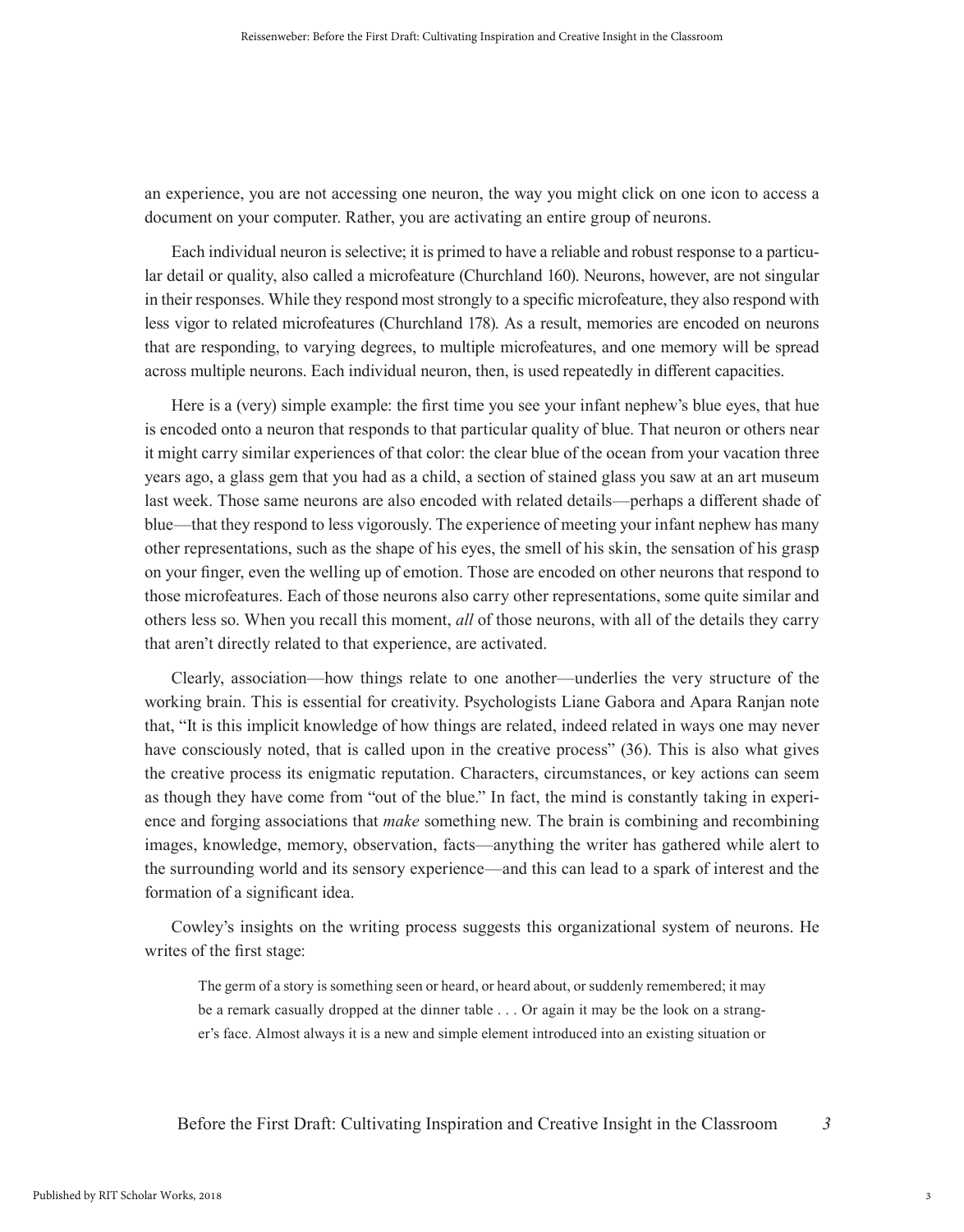mood; something that expresses the mood in one sharp detail; something that serves as a focal point for a hitherto disorganized mass of remembered material in the author's mind. (7)

Cowley makes clear that these modest elements of life experienced—an overheard remark, the observation of another's facial expression, new information or an anecdote—are precious materials in the mind. One detail can be the link that allows several to connect, even when they may have seemed only tangentially connected or even completely unrelated before.

Recent research suggests that when engaged in associative thinking—that unfocused, wandering mode of thought—*more* neurons are activated, including groups of associated neurons that respond to microfeatures that are only marginally relevant. Gabora and Ranjan call these groups of neurons neurds and argue that this broader activation has a profound effect:

This enables the next thought to stray far from the one that preceded it, while retaining a thread of continuity. The associative network is thereby not just penetrated deeply, but traversed quickly, and there is greater potential for representations to overlap in ways they never have before. Thus, the potential to unite previously disparate ideas or concepts is high. (31)

Thus, associative thinking allows for more possibility, unexpected connections between dissimilar ideas, and the opportunity for deeper or more complex associations. Other research supports the benefits of this shift. One study, for instance, found that engaging in an undemanding task when taking a break from puzzling through a problem increases creative problem solving, thus concluding, "conditions that favor mind wandering also enhance creativity" (Baird 1121). Many scientific studies support this. One found improved cognitive function in participants who took breaks to interact with the natural world (Berman 1217). Another found that complex matters were better handled by unconscious thought—when people "slept on it" or deliberately put the problem aside for a time (Dijksterhuis 1005).

It may come as no surprise, then, that incubation seems to play an essential role in the creative process. Defined by Graham Wallas as the "voluntary abstention from conscious thought on any particular problem," incubation is the time in which one takes a break from the creative problem and shifts attention to something else (86). Ut Na Sio and Thomas C. Ormerod's recent meta-analysis on research regarding incubation reveals that it is real and beneficial—taking a break does, in fact, help to elicit new ideas. They write:

We suggest that the positive incubation effects found with creative problems are a direct reflection of their multiple-solution nature. When solving a creative problem, individuals benefit from performing a wide search of their knowledge to identify as many relevant connections as possible with the presented stimuli. Each time individuals reapproach the problem, they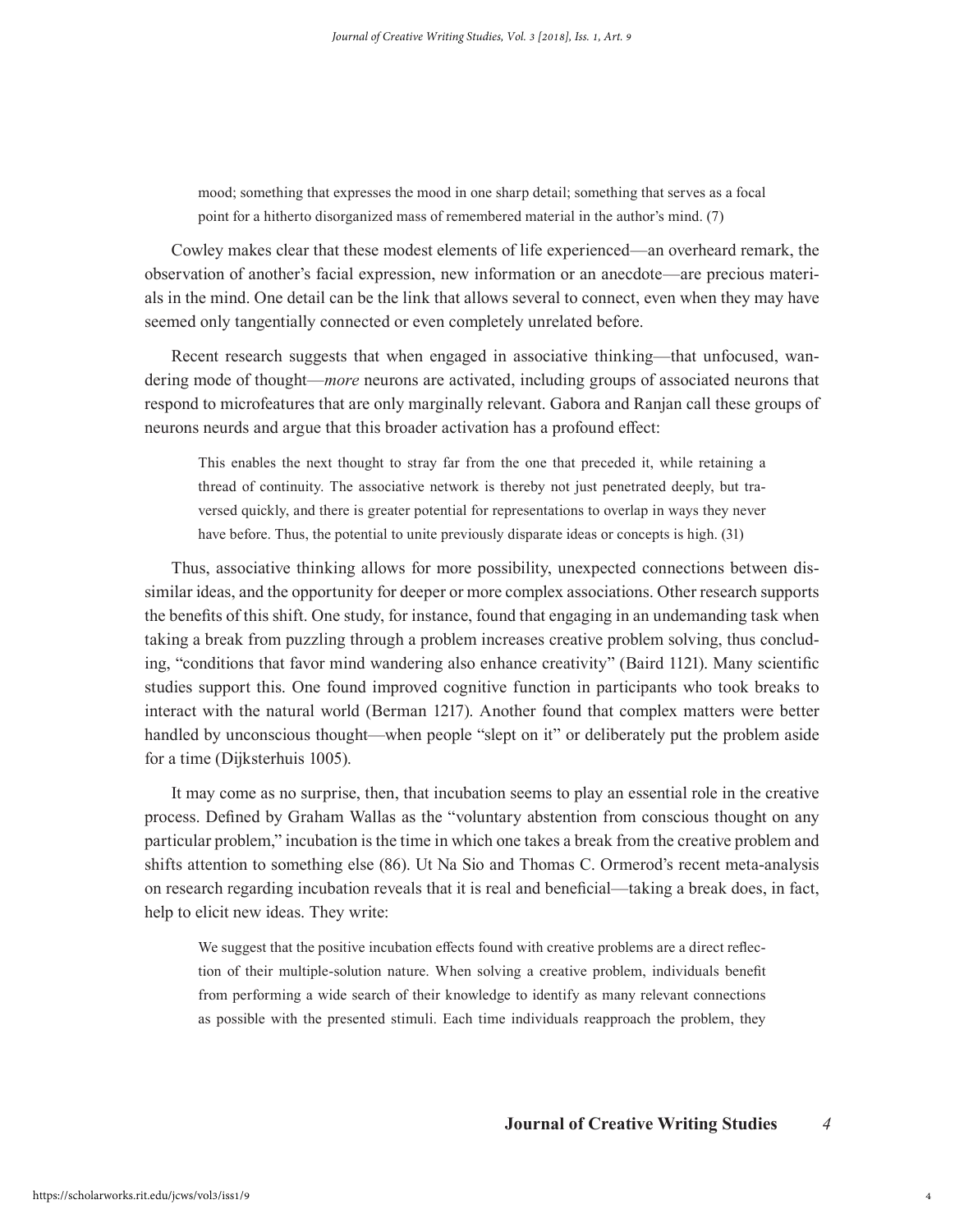improve their performance by extending the search to previously unexplored areas of their knowledge network. Incubation appears to facilitate the widening of search of a knowledge network in this fashion. (107)

By downshifting thought away from the problem, we allow our minds to branch out further, and dredge up more—and perhaps more disparate—possibilities for connection. Writers' anecdotes cite the importance of this shift. Cowley notes this in his analysis of interviews with writers. In describing his second stage of writing, where the idea shapes up, Cowley observes, "Often the meditation continues while the writer is engaged in other occupations: gardening, driving his wife to town . . . or going out to dinner" (9).

Since the creative problem exists, your brain is primed to be alert to those details that are potentially useful to puzzling through it. Consider the study by Colleen Seifert and others that found people are more likely to remember problems they did not solve over problems that they did. Based on their data, they suggest that the failure to solve a problem can create "failure indices," easily accessible memories of that problem, which put you at the ready for solutions (119). As neuroscientists John Kounios and Mark Beeman summarize:

This memory is much more than a mental note. It energizes all of your associations to the information in the problem, sensitizing you to anything in your environment that might be relevant, potentially including the solution. Thus, when you encounter something that's even remotely associated to the problem—a word, a sound, a smell—it can act like a hint that triggers an insight. (102)

Often, we come across these "hints" without being consciously aware of them as part of the solution. Instead, we experience a moment of insight—the solution or something that leads to it often separated from the awareness of the process that got us there.

Kounios and Beeman emphasize the way our thinking is influenced by context, that "every piece of information stored in your brain has associative connections to other pieces of information" and that, "individual associations wax and wane in strength" based on your thoughts and surroundings (101). So, depending upon where you are or what you are doing, some associations might be stronger than others. They go on to state that when we are at an impasse, shifting our contexts can free our minds of the thoughts and ideas keeping us stuck:

Exposing yourself to a variety of experiences or thoughts—especially unusual ones—during a break will help you to dismiss these unproductive thoughts and increase your chances of encountering an insight trigger. (109)

By urging ourselves out of our day-to-day thought patterns and physical routines, we invite novelty and this offers up opportunities to come upon solutions. In these instances, perhaps we are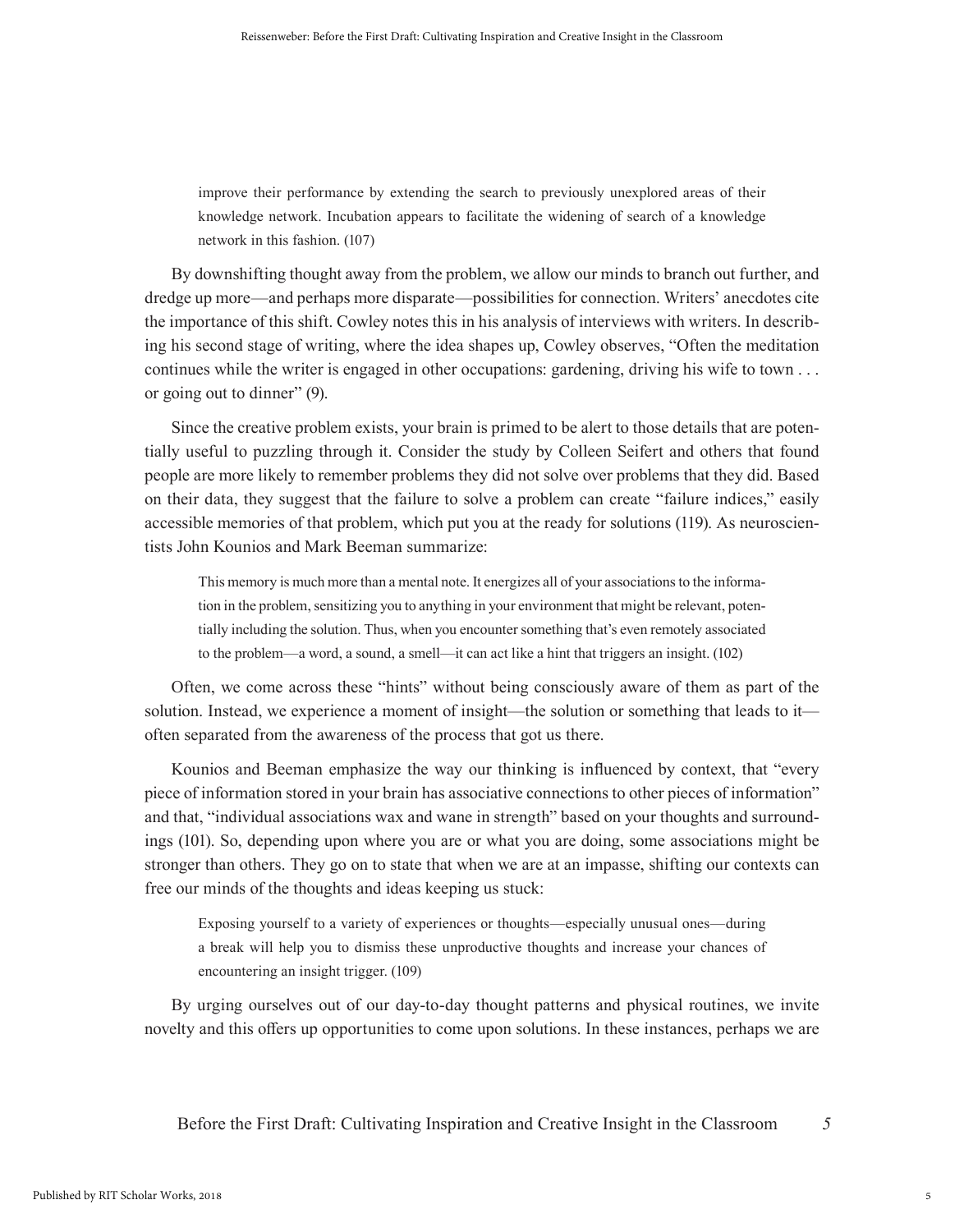activating more neurons, including ones that we do not frequently use, and bringing them forth so that all of their representations become available for possible associations and connections.

The work of creativity has clear biological underpinnings, and we can see that it is constant and evolving, even when we are not actively engaged in writing, or even consciously aware of it. To consider inspiration as merely something that "strikes" or "visits," is to render the writer passive, biding time and waiting. This complex internal process, however, is prompted by outside sources. As Mihaly Csikszentmihalyi writes, "Because we are used to thinking that creativity begins and ends with the person, it is easy to miss the fact that the greatest spur to it may come from changes outside the individual" (31). Writers' thoughts are inspired by, feed off of, and otherwise interact with their contexts. Paying attention to these social aspects of creativity and finding ways to enhance them can nourish the writing process.

# **The Approach in Writer as Explorer**

Using these findings, I developed Writer as Explorer. The deep exploration described here is best suited for writers who have some experience writing fiction, practicing craft, and engaging in a workshop process. This advanced level can be a critical juncture, one where a challenge to explore away from the page and the guidance to consider that exploration and navigate back to it can result in significant growth. Still, some of the activities can be extracted and modified for beginning writers or to create a less immersive experience.

For context, I teach at a small, selective liberal arts institution. English 301: Writer as Explorer serves English majors working toward a degree in our writing concentration and creative writing minors. In this class, students follow a pressing preoccupation through research, collect and process this information in an archive, consider their findings to coax out the fictionally evocative bits, and write 35-45 manuscript pages of fiction—a novella or a collection of stories—that grows from their exploration.

In designing the schedule, I took into account the need for time in the early stages of the process. This time is necessary to take in new representations, allow the neural process to do its natural combining and recombining with these new representations, and allow for incubation. As a result, students spend over a third of the semester preparing to write their manuscript. Once they do start writing, they proceed slowly. Students engage in two developmental workshops, sharing their works-in-progress at five pages in and half way in. For these workshops, they prepare brief statements that articulate what they are currently pondering or puzzling through, and these accompany their drafts. Discussion at these developmental workshops involves active participation of the author, and focuses on readers' questions and expectations, as well as suggestions for possibilities going forward. Students eventually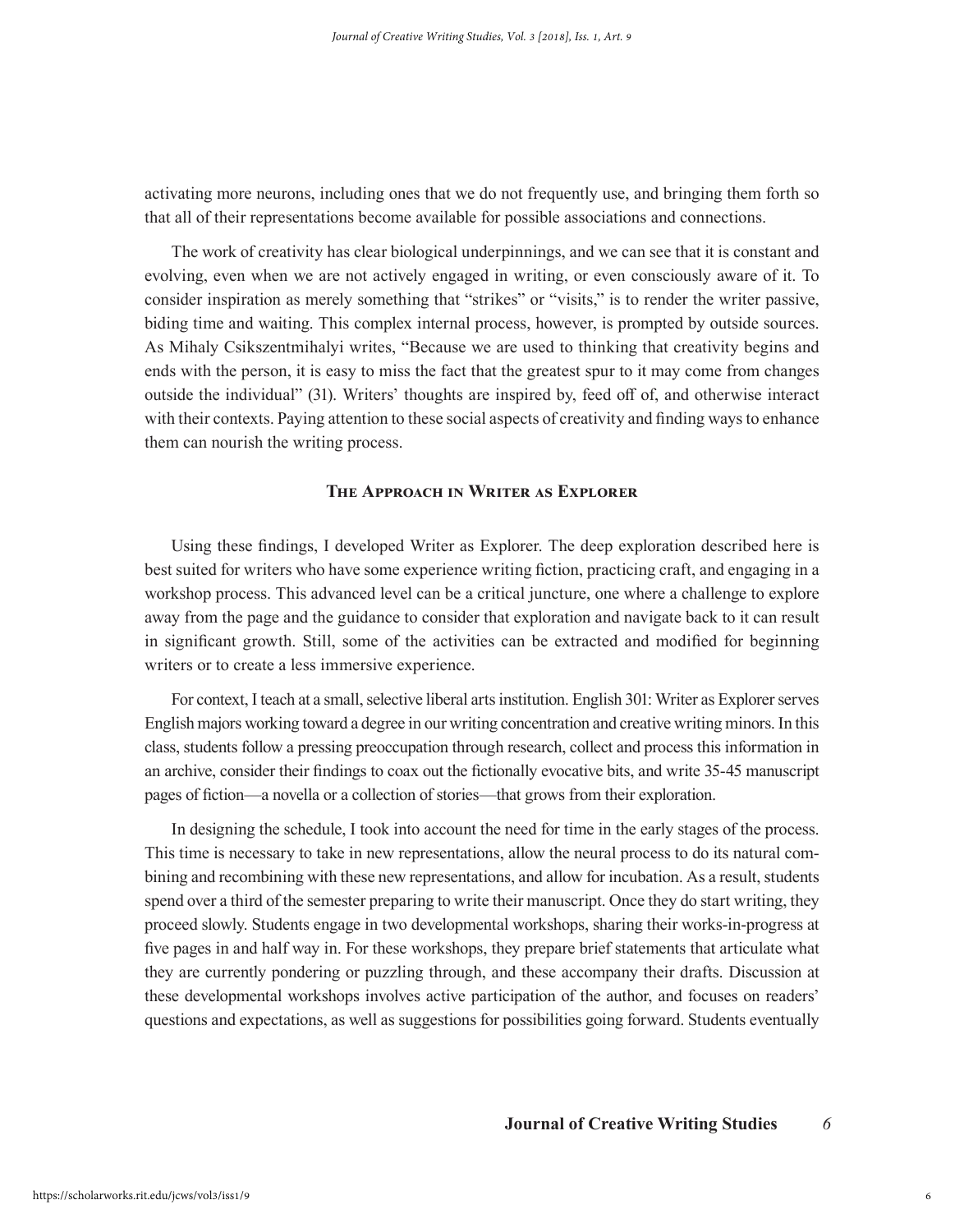engage in traditional workshops of their entire manuscripts in small groups, and they meet with me to discuss revision strategies. For their graded portfolio, they revise their manuscript for two significant issues and develop a plan for more comprehensive revisions.

The impetus for this semester long project is the pressing preoccupation. This is often a source of inspiration in creative writing. Consider Andrea Barrett's extensive exploration of the history of scientific pursuit and discovery and Elizabeth McCracken's choice to return, again and again, to her own family's letters, photographs, and other ephemera for inspiration. It is also a compelling place for student writers to prompt and examine the creative process. It harnesses natural curiosity, and it acknowledges the multiplicity and fluidity of the creative process, as the student turns close attention to it while it is already in progress. Sinking deeply into the personal intrigue allows writers to situate themselves squarely in the path of wonder, to imagine more fully, and to genuinely write to discover. This is not just for the delight and excitement it can offer the writer, but also for the energy, ingenuity, and narrative momentum it can bring to the completed work. Fostering intellectual curiosity in this way also has significant implications well beyond writing, as it supports students in the larger scope of their academic work. A 2011 study found that a "hungry mind" was just as important as intelligence and effort in academic achievement and that stimulating intellectual curiosity can enhance academic performance (von Stumm, Hell, and Chamorro-Premuzic 582).

At the very outset of the project, as students are choosing a preoccupation, I guide them through a series of writing exercises. They make long lists of oddities, strange facts, unexpected details, and persistent images. They respond to prompts designed to bring forth memories, images, and observations with strong emotional and sensory resonance. Each student's writing creates a sort of personal cabinet of curiosities to consider before they settle on one to pursue. This deliberate brainstorming emphasizes to all students the importance of considering possibilities, and prompts more neurons to respond and engage in the associative process. Given the demands of a semester, students often have to settle on ideas quickly, so they can move on to drafting and revising. Upending that notion early on prepares them for the pacing of a lengthier consideration of ideas and development before writing.

When they begin to explore their personal preoccupations, I encourage them to investigate, as German physicist Helmholtz advocates, "in all directions" (qtd. in Wallas 80), and to pay no concern to story. They are to simply gravitate toward their intrigue. To foreground this process, I give them some basic details about the neuroscience of creativity and insight. We also examine the kind of information gathering students are to do as fiction writers, which requires them to think about sources in very different ways than they might in other academic pursuits. In discussing the writing and research for "Love and Hydrogen," a short story set on the Hindenburg, Jim Shepard makes an important distinction regarding his knowledge about airships: "I was struck by the immensity of the ship's scale, which I'd known about intellectually but hadn't experienced viscerally" (424). To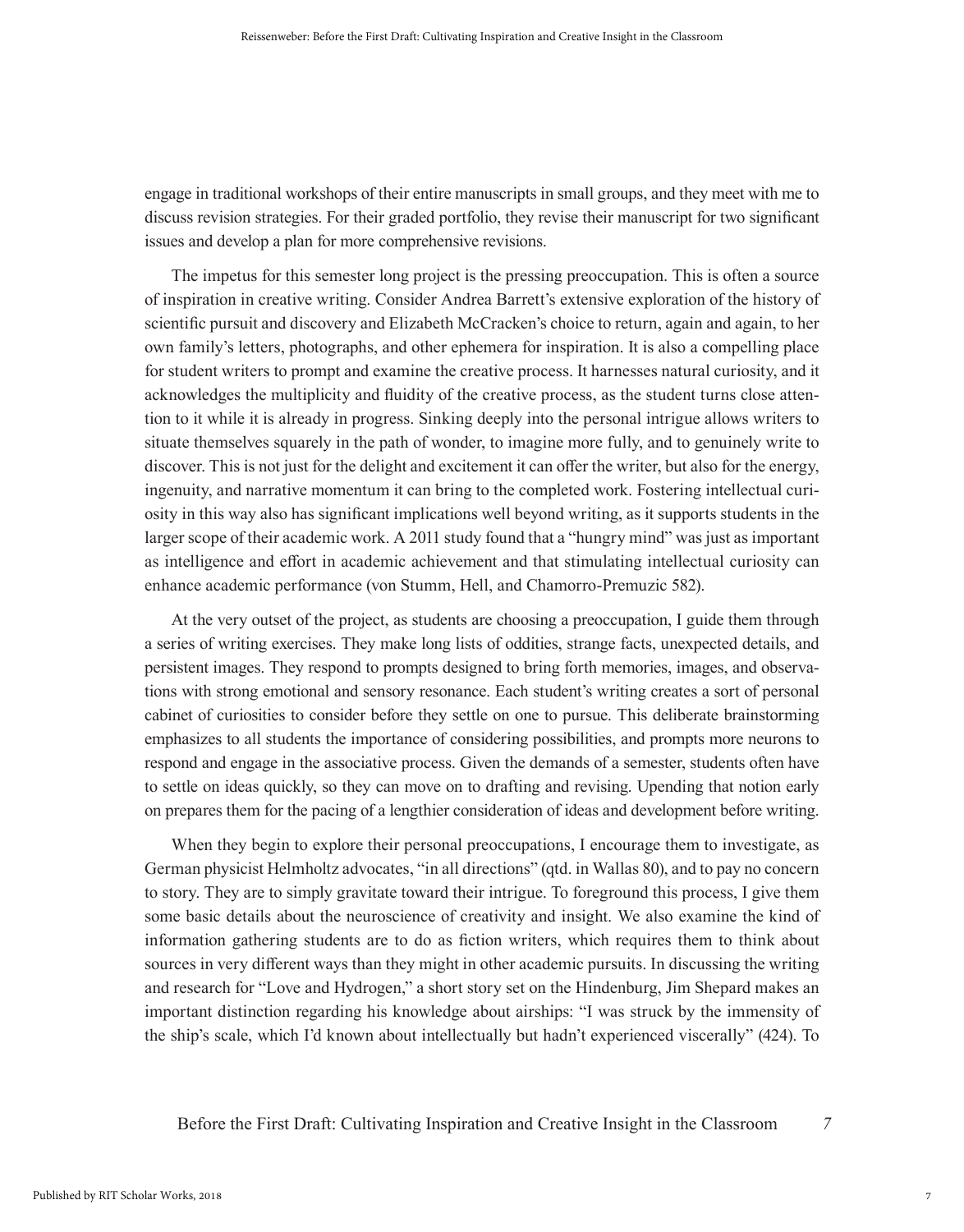this end, I urge students to pay special attention to sources that evoke a sensory experience or give insight into the nuanced details of a human experience.

A main challenge of this exploration is identifying what kinds of sources will allow for that visceral experience, or at least help writers sidle up close to it. So, using an example of a curiosity that I bring in—something that has high potential for intrigue—we discuss the variety of research methods we could employ in order to investigate it thoroughly. This includes the traditional means of library and internet research as well as experiential research. Graeme Harper's "Research in Creative Writing" in *Teaching Creative Writing* offers a thorough look at research methods in creative writing. I encourage students to engage in conversations, shadowing, recording memories or observations, and first-hand experiences. We brainstorm potential primary sources for that particular topic, regardless of availability and feasibility, and then—after generating a substantial list—consider how we might realistically get as close to those sources as possible. We also address information literacy issues relevant to the creative writer.

Students create and populate an archive that documents this research experience. The form of the archive is individual to the student based on the preoccupation and/or the student's learning style. The archive might be an interactive Google map with detailed pins, a blog with letters, photographs, and audio interviews, or an information and inspiration board. The archive is a place to record and collect, as well as to reflect. This offers students an opportunity to process their explorations and demonstrate the depth and breadth of their research. I make clear that the archive is to serve their creative process and, as a result, it need not be a polished product. Students share and discuss these archives with one another toward the end of the semester, offering a glimpse into the highly idiosyncratic path of each individual's creative thinking.

Once students have a strong foundation of exploration, we formally turn our attention to finding and shaping the fiction. Students complete another series of in-class writing exercises that encourage them to unearth what might have narrative promise. They start with open-ended prompts, then exercises become more directive and focused. Their responses are quick bursts of writing that ask them to examine their findings from varying angles and experiment with ways they might begin to work toward character and conflict. Students connect discoveries, highlight and develop striking images, and weave facts with characters, desire, and conflict. We spend significant time discussing the possibilities and, in an anecdotal way, we begin to witness some evidence of the neurological process in the connections that lead to a flourish of inspiration, and the seemingly haphazard way of stumbling upon something in the exploration settles with other areas of thought to create a compelling idea for fiction.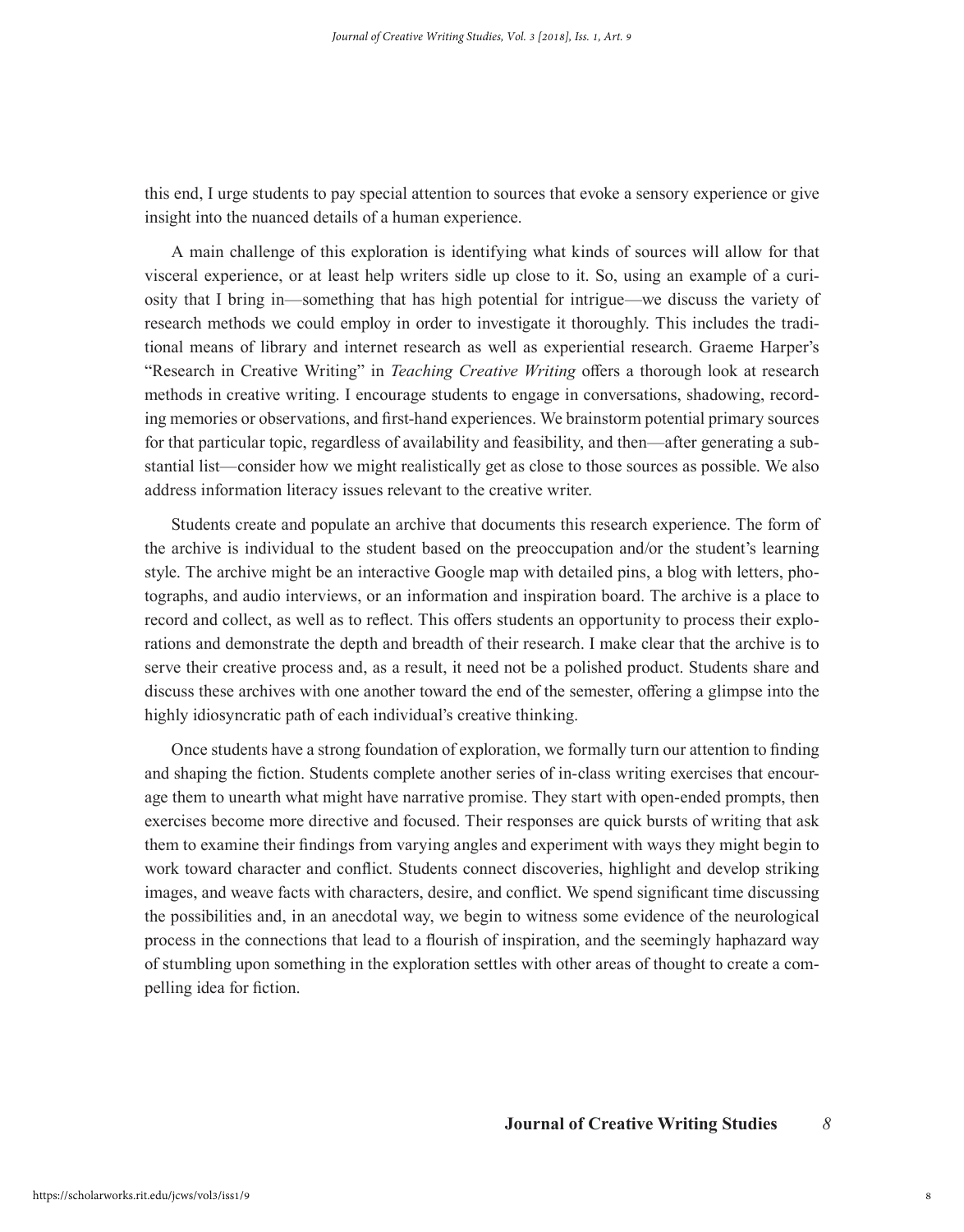## **PILOT STUDY**

The pilot study took place during the fourth iteration of the course and in the Spring of 2017. It involved fourteen undergraduate students who focused their various research projects on a wide range of topics: gender and sexuality in Victorian England, the production of reality television programming, sex addiction in young women, cultures, values, and norms in North Korea, high security psychiatric prisons, lighthouses and their keepers, anxiety and depression in young women, relationship dynamics as they relate to women in crisis, the yellow fever outbreak in New Orleans in 1853, anarchism, the effects of criticism on artists, the Dust Bowl, mistreatment of patients in the history of psychiatric institutions, and personal and societal perspectives of evil.

In addition to the work described above, students wrote a series of reflections. These included responses at various points in the process regarding three main components. They wrote 1) reflections on their evolving topics, with one at the start of the process, another after substantial research, and a third at the end, 2) responses to their experiences engaging in writing exercises and other activities that encouraged them to explore their topics and the fictional possibilities in their research, and 3) responses to prompts that encouraged them to engage in metacognitive reflection on the emphasis on the early stages, both while they were in the midst of the project and after they completed it.

Writers' reflective narratives offer useful information, but they are not without their faults. Indeed, writers' self-reports can be, as Wendy Bishop notes, "a highly engaging, yet fallible, source of information about the writing process . . . offer[ing] moments of insight into the writers' composing processes as well as frustrating contradiction about what writers actually do" (16). Though "complicated and semi-obscured," Bishop argues that it is worth looking at self-reports for what they can illuminate, and this is particularly true when these insights are combined with other avenues of research (18). In this study, students' narratives also demonstrated varying abilities to reflect metacognitively on their process, and this was complicated by the fact that some connections are made outside of conscious awareness. Still, these narratives offer valuable insight into some limited aspects of students' processes, and, coupled with knowledge about the biological processes that lead to insight, suggest ways we can support the work of the early stages.

The analysis that follows details the significant findings from the pilot study. While the analysis should be considered preliminary due to the relatively small number of students involved, the findings are promising and suggest that further work, including replication of the study, would be beneficial.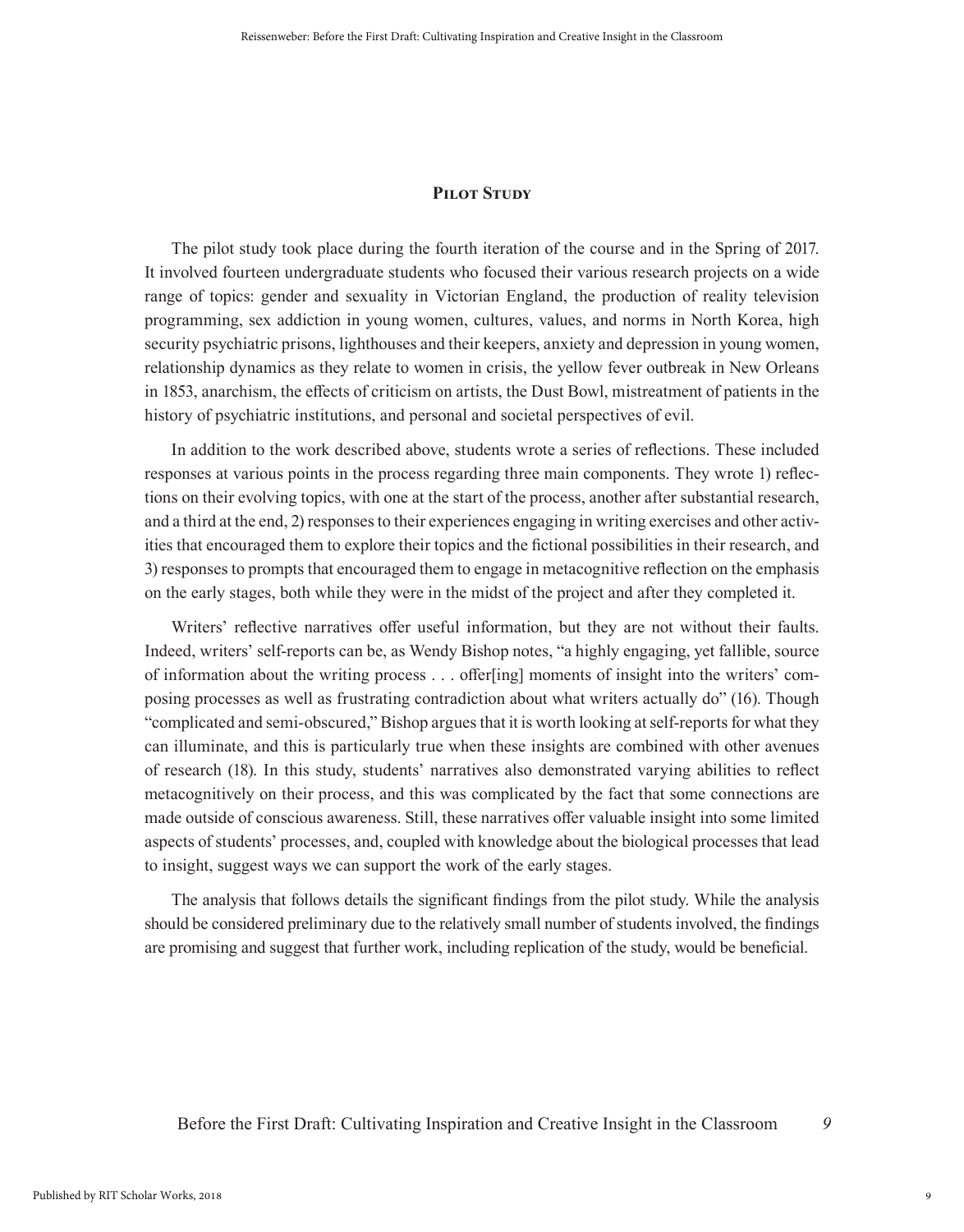# **Preliminary Findings**

Understanding the nature and organization of neurons and the creative process, it seems to follow that the more elements there are, the richer the potential to create apt, unexpected and meaningful combinations. Students are, essentially, stocking their neurons with a supply of details that become part of the raw material used to find potential associations when creative problem solving. This seems vital for idea generation, as well as the processes they engage in during idea development and drafting. Additionally, reaching outside of their day-to-day experience helps to change their context, potentially facilitating insight. Research shows that the benefits of incubation require abstaining from voluntary conscious thought about the creative problem, so the usefulness of the details of their exploration as a way to change context is perhaps most pointed very early in the process, when the details are still new and not yet a part of the creative problem. Additionally, the breadth of student research may provide more to think about, as some lines of inquiry become irrelevant to the creative problem, but still provide fodder for thought outside their day-to-day experiences.

Indeed, nearly every student in the pilot study identified a source from their exploration that in some way ignited their imagination and became the "germ of the story," as Cowley writes, that detail "that serves as a focal point for a hitherto disorganized mass of remembered material in the author's mind" (7). This is distinct from sources that were particularly important for the factual information they provided. For instance, one student was inspired by witnesses' first-hand accounts of the Yellow Fever outbreak in New Orleans in 1853. She wrote of a specific description that struck her: "This led to the central question[s]: who was the woman watching the fires? Why was she impassive? Who stood beside her, and what was his reaction to this?" Another student described how searching for "female centric" essays led her to one that particularly resonated for her. She was exploring women in crisis and had a character in mind, one whom she had attempted to write about before but never managed to develop. She wrote, "this essay plugged its way into the open holes and spidering cracks that seemed to be riddling [my] idea . . . [and became] a catalyst for the development of all my future drafts." In particular, she noted that one line in the essay "immediately resonated with me and caused the dam to break, so to speak, on my stagnating idea, and I knew where to begin."

Several students described the way details that were resurrected from memory and those that were gathered in other aspects of their daily lives interacted with the information they were taking in during research, suggesting the neural process at work. The student interested in the Yellow Fever outbreak connected her research to a setting in a novel she had read years ago, and which then inspired a particular detail of the setting in her own novella. A student working on a project that took place during the Dust Bowl began looking into how faith and thoughts about God factored into people's experiences at that time. He went on to describe the way the sensory experience of a walk early in Spring lead to important discoveries: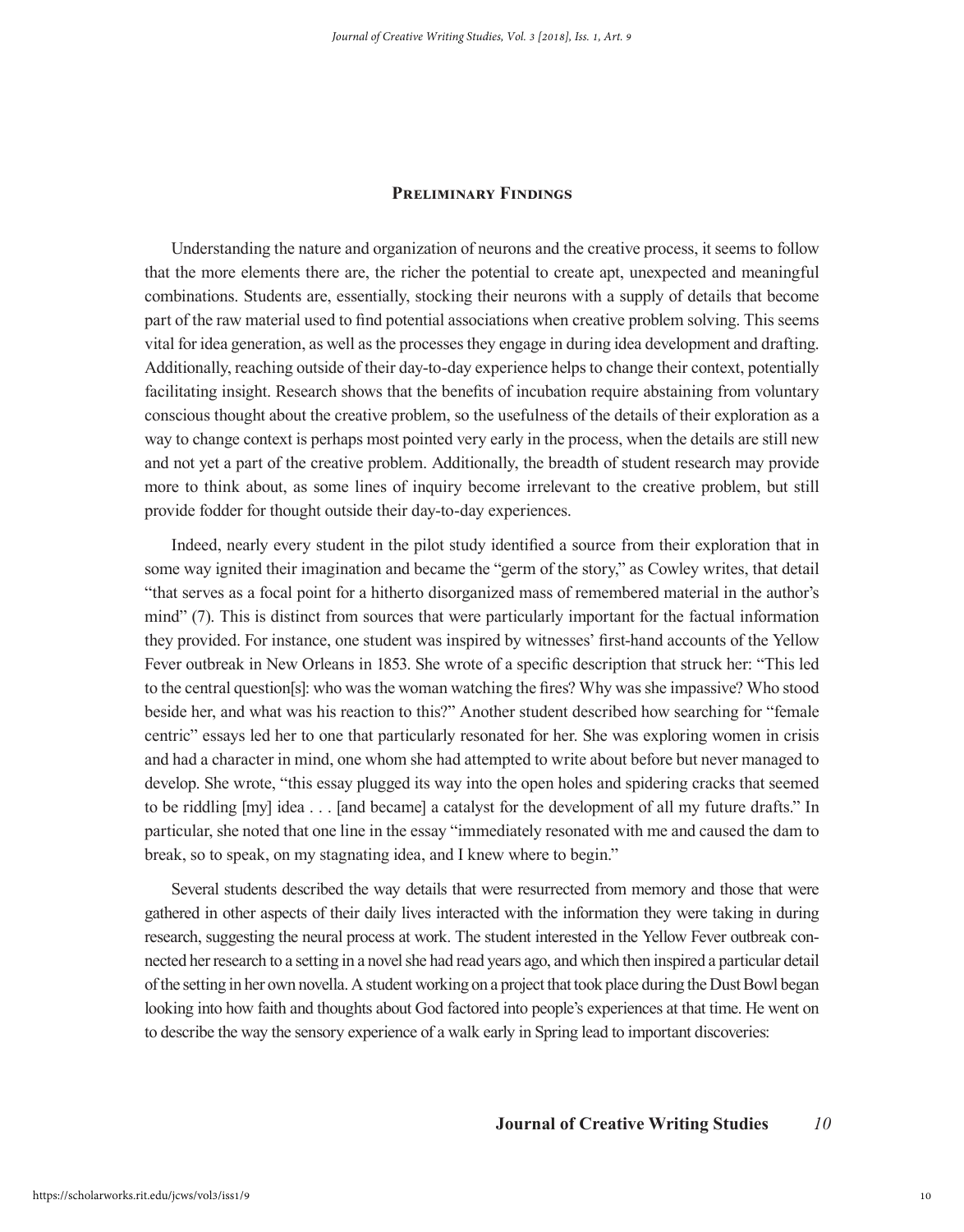With the arrival of spring, I saw a certain kind of magic begin to take over the world, and I was disappointed that my story was not naturally having any of that magic within, and so I started to add some in little pieces . . .

This, he goes on to write, led to the development of two god-like characters that were significant to his novella, and the realization that "something as simple as a walk outside had that intensely profound effect on my inner dialogue, as well as my writing." He also experienced a sudden realization about the relationship between his studies in physics class on black body radiation and the actions of one of these god-like characters, and used that information to more fully develop the character.

Certainly, that walk in early Spring and the lesson on black body radiation in physics class were not a formal part of his exploration, but his insights about their connection to specific aspects of the development of his fiction suggests the possibility of a broader reach in the activation of neurons. It also demonstrates the sort of readiness of the mind suggested by Seifert's research—that the problems of the fiction primed him to filter his experiences through the lens of those problems, looking for solutions, even when not consciously engaged in doing so.

Attention to the early stages of the creative process proved crucial to story development for the students involved in the pilot study. Eight of the fourteen students changed their topic of focus considerably. Some of this grew naturally out of the process of research and narrowing ideas. One student, for example, began researching famous murder cases but, she noted, "nothing really caught my eye until I saw that one of the murderers I came across was being held in the Ashworth Hospital, a high-security psychiatric hospital in England . . . I think that after this search I have definitely developed a more focused insight on my interest; that being cases involving psychiatric instances and high levels of mystery." Other students simply found their area of inquiry did not hold the kind of spark for them necessary to translate it into fiction. As a result, some shifts were more dramatic.

Students also indicated a strong sense of internal motivation as a result of this time to explore, mull, winnow out, and reconsider before writing. For instance, one student who began researching movie adaptations of real life horrific events, but ended up delving into the topic of sex addiction wrote:

I came to the realization that the topic I had chosen, while still interesting to me, wasn't right for me. This taught me that although something [may] intrigue you or draw you in, it may just be a topic of interest and may not lead you into something bigger. It also showed me that perhaps there was another topic out there that could bare more fruit creatively, which I later learned to be true.

She went on to write of the topic she settled on, "it was the first time that I truly felt connected and inspired by what I was considering writing about, which is absolutely what led to the successful completion of this story." Another student noticed the momentum in her writing, citing that her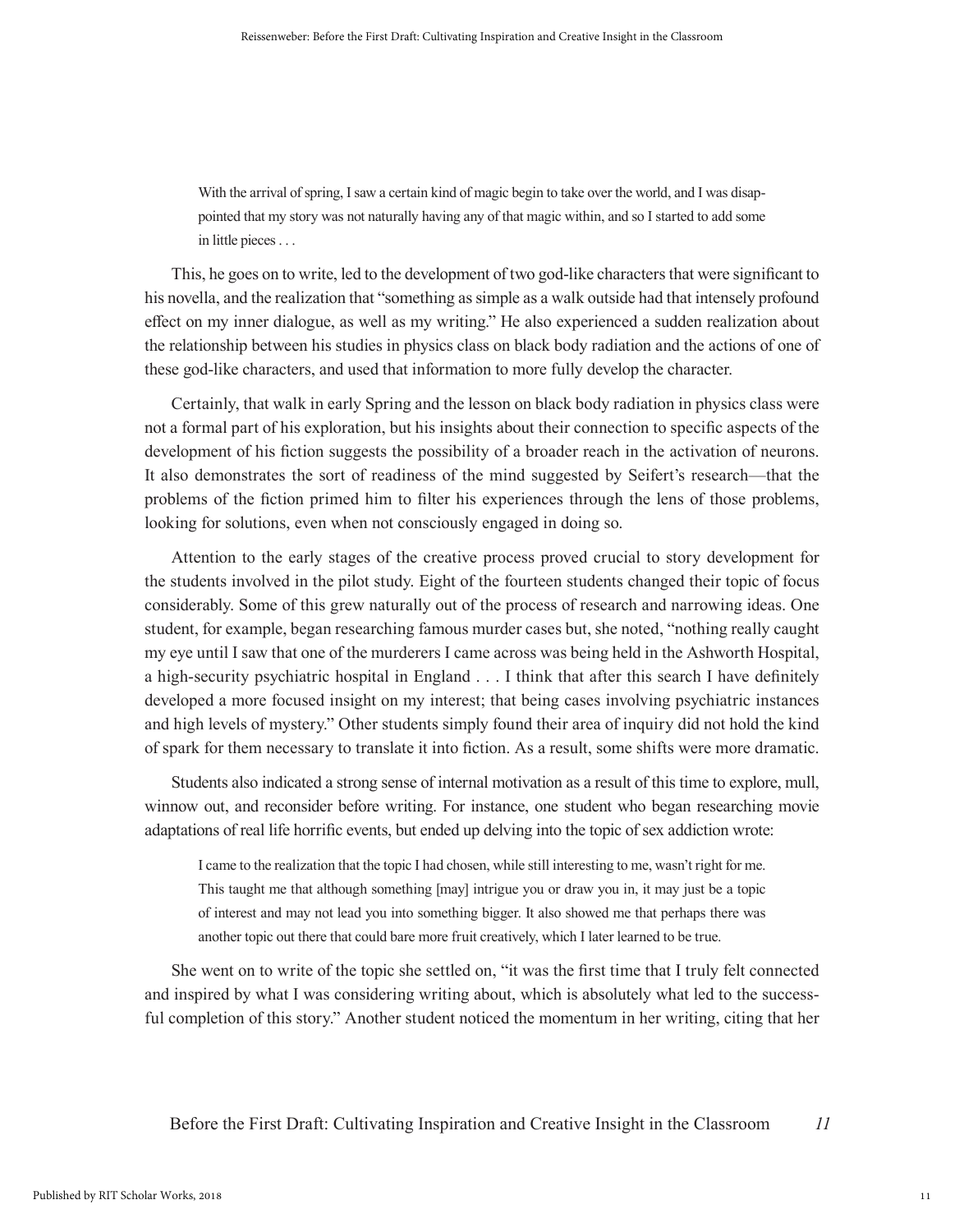research "created an excitement in me that I had long been hoping for." She continued, "Without the time to wonder about a single online source—too vague to help, I thought—I would not have read the line that seemed to be the missing link I needed. Now, I have an abundance of possibilities for future plot. . . The time we took allowed me to find my way and not substitute or eliminate something that I was passionate about." Making more time for incubation and the trial and error inherent in that process allowed for this delay in the creative process, facilitating a deeper connection between writer and material.

Writing exercises, which involved taking risks and experimenting before settling on an idea, also helped to guide students through an early facet of the process that may come naturally to some writers, but that many student writers often do not have the time or guidance to engage in. One student wrote, "Before starting [the writing exercises] I didn't have a specific direction that I was thinking of going in when I did research for my topic . . . [but during the exercises] characters for my story came up that I had never even thought about before but loved. From then on, I could really picture the story coming together in my head." Another student found the process gave him clarity in moving forward: "This exercise also made me realize that I have not really wrapped my head around a location . . .This is where I want my thought process to go next, as I think it will allow me to really envision the path my story will take afterward." For this student, the deliberate experimentation set him up for a more focused and informed launch into the first draft.

Still another student described the benefits of the ability to shift course when the writing process offered up an unexpected discovery. He had expected to write about one character, but he wrote about another "seemingly on accident." He continued, "no matter how hard I tried to keep her a static character, she hollered at me . . . to keep her spirit alive in this story . . . Crucial in fostering my ability to let go of [the other character] was my exploration and research."

The developmental workshops students engaged in early in the drafting process—five pages in and half way through the manuscript—were also beneficial. For each workshop, students prepared a brief statement to accompany their writing, focusing on their intentions and any issues with which they were grappling. Both of these sessions were designed to encourage students to take a more active role in their own workshop, to be more deliberate in their thinking about the groundwork they were laying, and to be open to the possibilities moving forward. Students gave feedback in the form of sharing initial impressions, posing questions, and brainstorming possibilities. In these workshops, I often witnessed a version of collective combinatory work. As peers provided feedback, other details, facts, or character ideas would surface in the writer's mind and the writer would often share these, bringing the group into the process of association and connection. The workshops, then, offered experiences in which students engaged in and witnessed the active navigation of the creative process.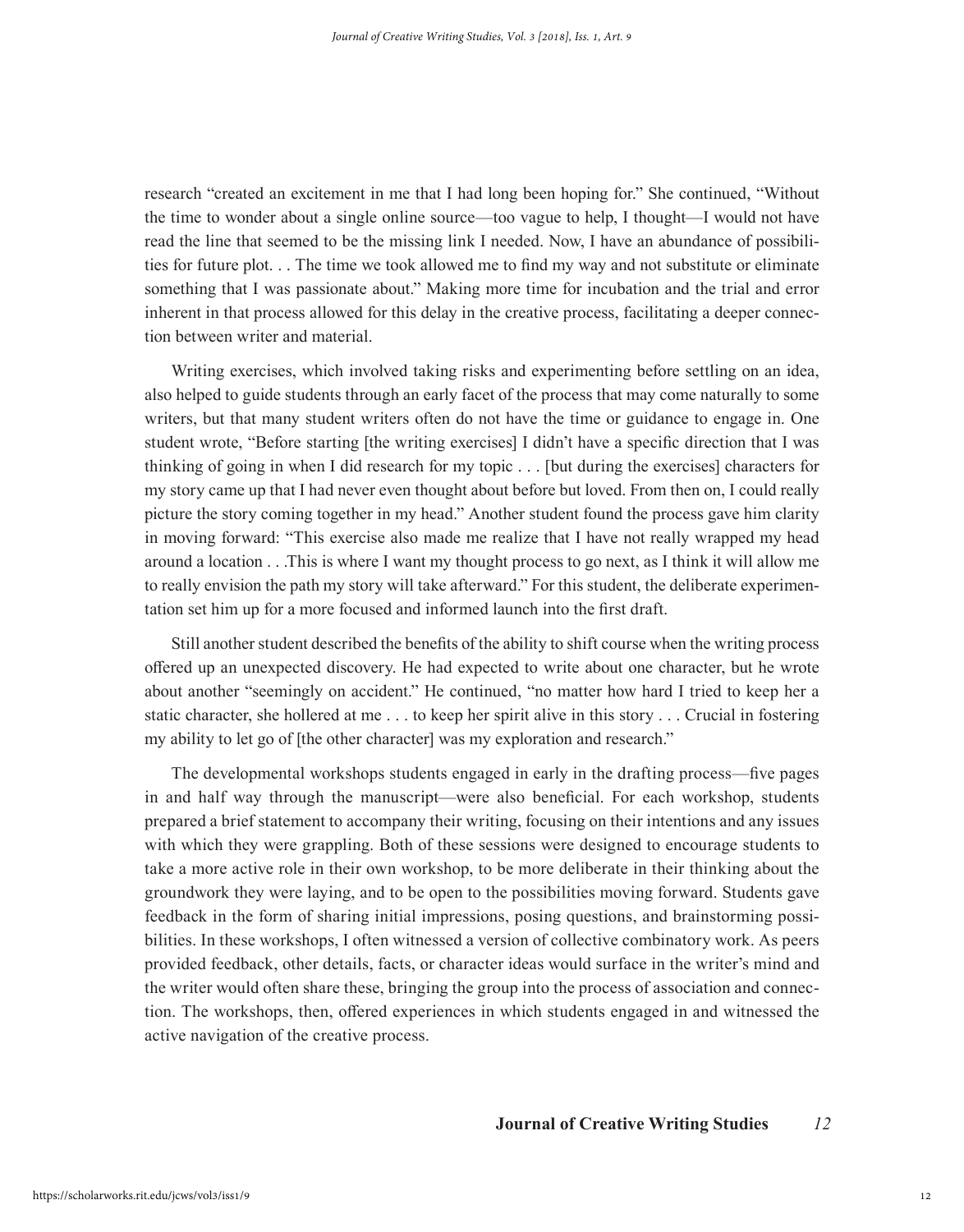Several students described the way this feedback—mid-drafting—provided important insights in the development of their fiction. One student learned that his topic was a popular one, perhaps even clichéd, and delved deeper into the research to find details that would lead to fiction that had fewer "easy and predicable turns." Another student, lost as to where she might go with the latter half of her novella, discovered that she wanted to maintain some of the uncertainty present in our discussion of her work, and the development workshop helped her "come out with an ending [she] was happy with."

It will likely come as no surprise that student drafts were strong on authenticity. This, of course, is a direct result of extensive and meaningful research. However, I also found that their fiction was more nuanced, and the craft was rendered with more restraint. In parsing their narratives, I saw this was a result of slowing down the phase of idea generation in order to explore. For instance, a student writing about lighthouses was drawn to the topic because it had been "romanticized" in her mind. In an initial narrative about her interest, she reported that she thought of lighthouses this way: "They are beacons of light, of hope and reassurance, that guided ships safely along the shoreline." An early story idea involved a ship lost at sea, and a drawing out of this obvious symbol. However, as she researched, she began to push against this romantic notion, and she ended up writing a story with the kind of complexity of character and circumstance that went well beyond easy metaphors.

The student who researched high security psychiatric prisons followed this line of inquiry to research some of the illnesses of inmates in these prisons. She came to an understanding about the complexity of the individual's experience and the need to translate this into the creation of her own characters and conflicts. She wrote:

I was turning this disorder into something for my own entertainment purposes. This was part of the reason I wanted to change up the ending of my manuscript to get rid of [the main character] having an "evil" side to him. Instead, I would still keep the multiple personalities to the character but take out the murderous aspect to him. For the final draft, I toned down the symptoms of the disorder and added a reasoning behind it.

She went on to write that the process she engaged in to write this novella helped her understand that "not every story had to be left with a giant, climatic ending that involved some kind of death. Something simple could be just as satisfying."

While this shift in focus to the early stages of the process helped students to be aware of and better navigate these stages, and resulted in some meaningful and well-crafted fiction, it is not without its problems. Some students found the self-directed nature of research made it easy to put off the work. As a result, some students presented archives—and final projects—that missed some crucial opportunities. Additionally, several students found that the amount of information they gathered sometimes became overwhelming, offering too many possibilities for fiction. Indeed, there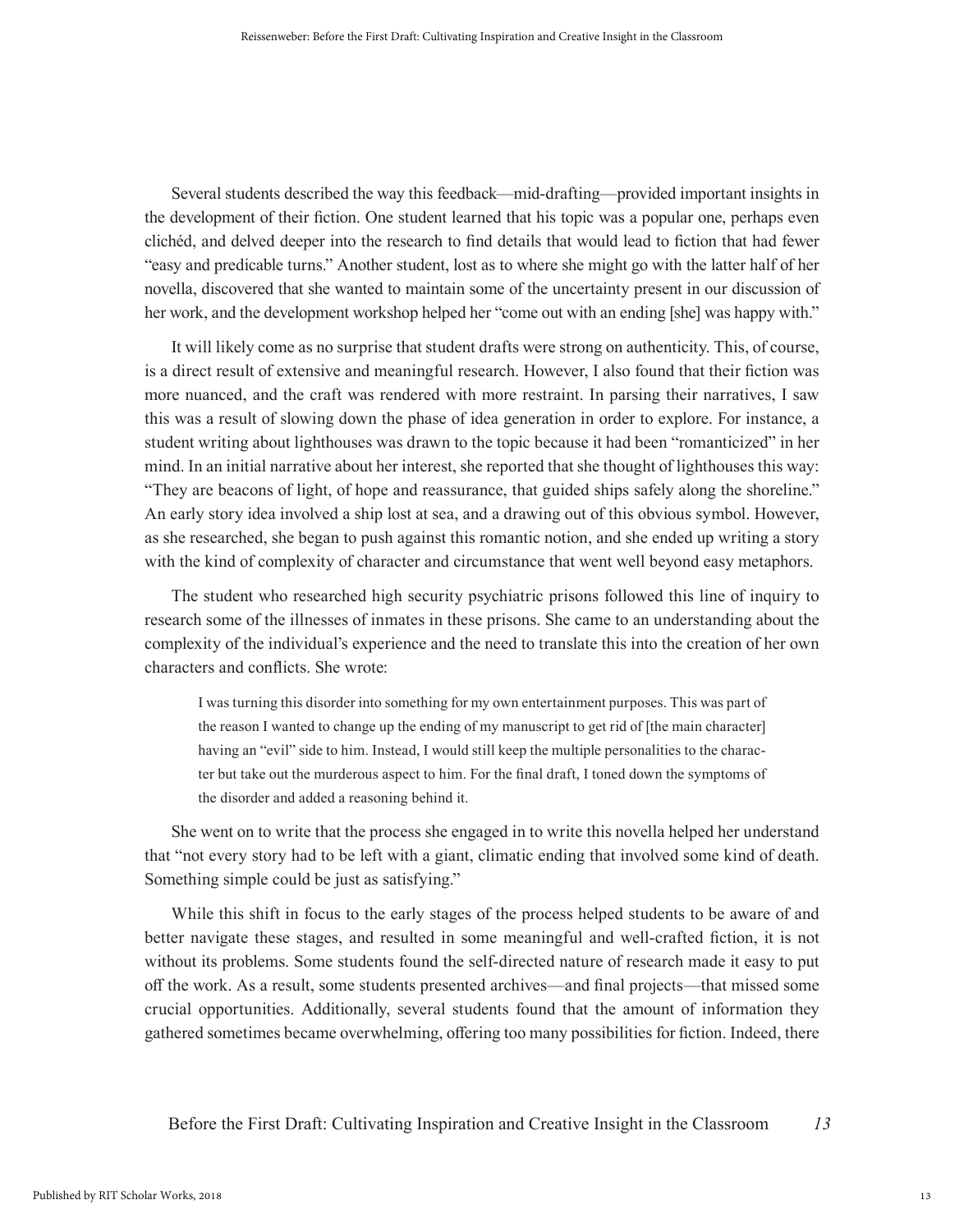are ways to attempt to address these issues. More frequent review of archives might help with those putting off the work. More frequent in-class exercises and small group discussions might allow students overwhelmed with the amount of information to better process the material and begin to explore tentative story ideas earlier. Still, these concerns speak to the variables and unknowns inherent in a creative process unfolding for individual writers. Devising ways to identify these stalls early on in order to address them in productive ways, either individually or as part of the group's larger learning process about the unwieldy nature of creativity, is important.

Negotiating students' varying abilities to reflect metacognitively on their process is also a concern. While the assigned narratives prompt this sort of reflection, some students were able to articulate their thoughts more precisely than others. Additionally, the narratives required an active engagement with this sort of reflection consistently throughout the process—not just when writing the narratives. As a result, more frequent journaling or freewriting, which students consult as they write their narratives, may help increase the writer's understanding of this elusive aspect of the process and strengthen the quality and quantity of information in the narratives.

Even with these issues, formalizing what comes before committing words to the page offers students support and guidance in the process of engaging in intellectual curiosity and in the vagaries of translating their interests into fiction. They become aware of the richness of the work that takes place before the writing, and they consider the ways intellectual curiosity can help them be an active and engaged part of that process. Lastly, and perhaps most importantly, students become models for themselves and each other—of what it really means to trust the process.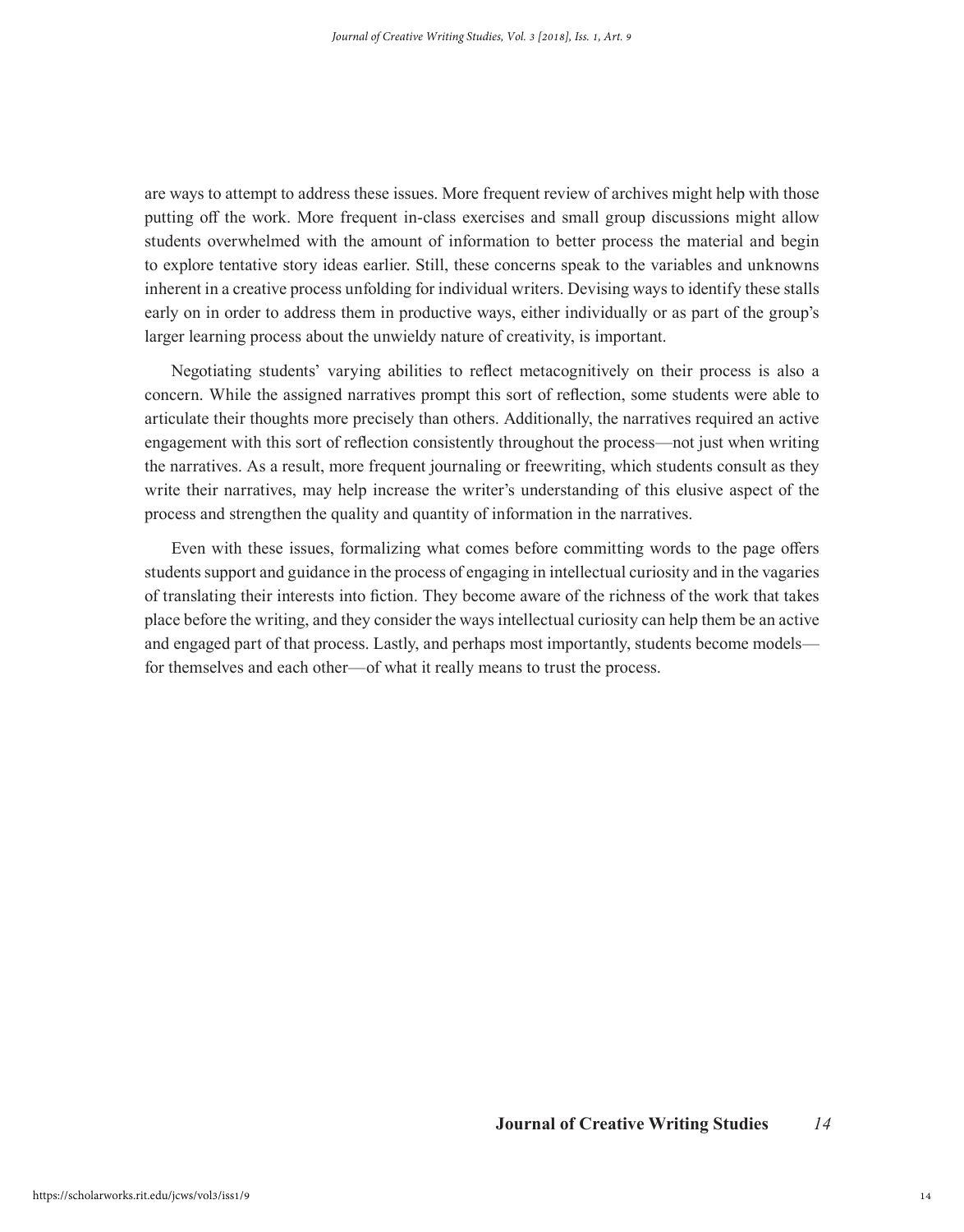## **WORKS CITED**

- Baird, Benjamin, et al. "Inspired by Distraction: Mind Wandering Facilitates Creative Incubation." *Psychological Science* vol. 23 no. 10, 2012, pp. 1117-1122.
- Berman, Marc G., et al. "The Cognitive Benefits of Interacting with Nature." *Psychological Science*, vol. 19, no. 12, 2008, pp. 1207-1212.
- Bishop, Wendy. *Released into Language: Options for Teaching Creative Writing*. National Council of Teachers of English, 1990.
- Churchland, Patricia S. and Sejnowski, Terrence J. *The Computational Brain*. MIT Press, 1999.
- Cowley, Malcolm. Introduction. *Writers at Work: The Paris Review Interviews*, by Cowley, The Viking Press, 1958, pp. 3-21.
- Csikszentmihalyi, Mihaly. *Creativity: Flow and the Psychology of Discovery and Invention*. Harper Perennial, 1996.
- Dijksterhuis, Ap, et al. "On Making the Right Choice: The Deliberation-without Attention Effect." *Science*, vol. 311, no. 5763, 2006, pp. 1005-1007.
- Gabora, Liane and Apara Ranjan. "How Insight Emerges in a Distributed, Content Addressable Memory." *Neuroscience of Creativity*, edited by Oshin Vartanian, Adam S. Bristol, and James C. Kaufman, MIT Press, 2013, pp. 19-43.

Groff, Lauren. "The Last Pages." *Glimmer Train Stories* Issue 82, Spring 2012, p. 212.

- Harper, Graeme. "Creative Writing in the Age of Synapses." *Creative Writing in the Digital Age: Theory, Practice, and Pedagogy*, edited by Michael Dean Clark, Trent Hergenrader and Joseph Rein, Bloomsbury, 2015, pp. 7-15.
- ---. "Research in Creative Writing." *Teaching Creative Writing*, edited by Graeme Harper, Continuum, 2006, pp. 158-171.

Before the First Draft: Cultivating Inspiration and Creative Insight in the Classroom *15*